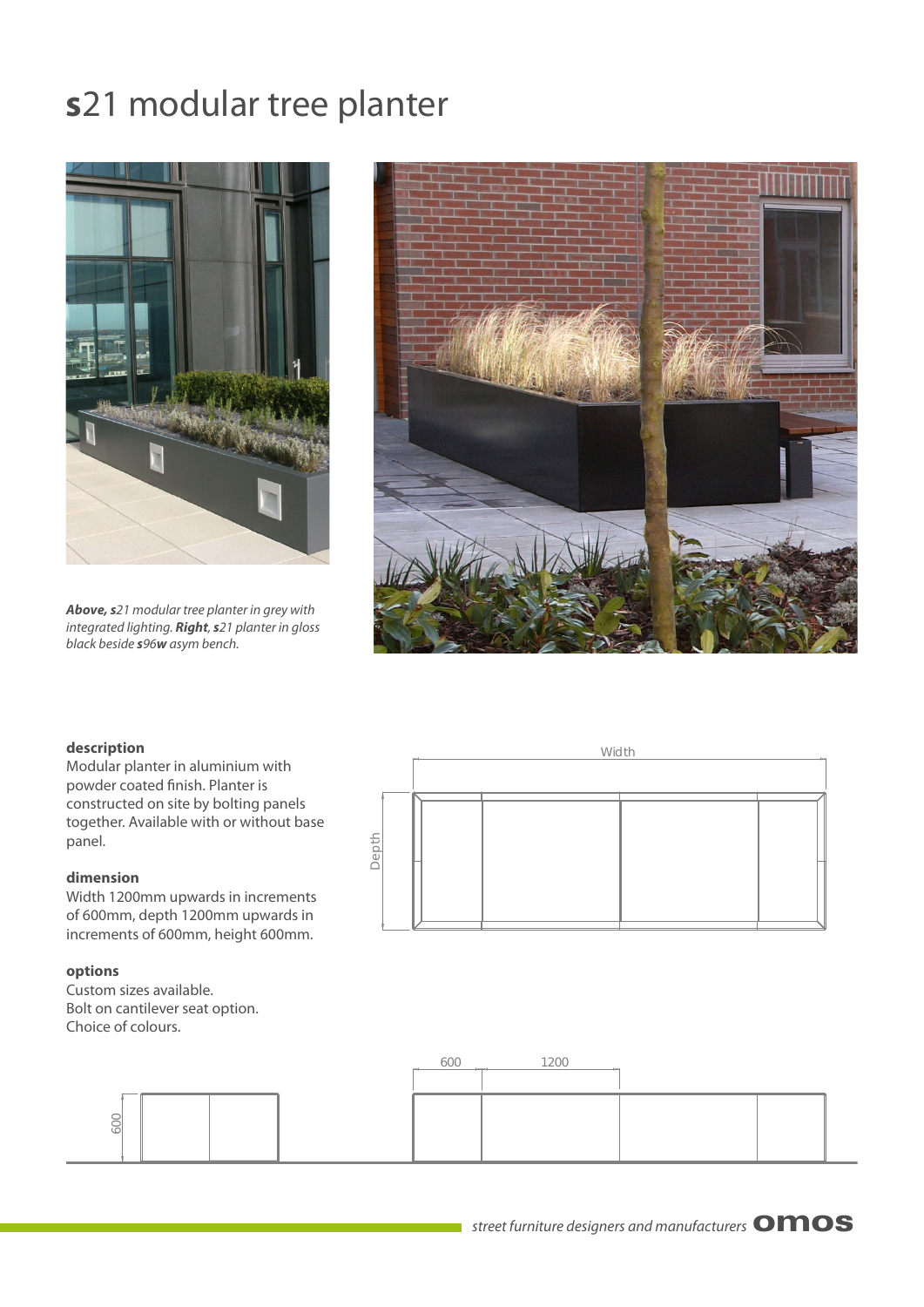# **s**21 Assembly Instructions

- **1** Determine the location for the planter and ensure the surface is flat.
- **2** One by one attach the panels to each other starting at one end. Bolt loosely with centre bolts only (M10 x 30 + washer  $e$ ither side + nut).



**3** Insert the three base panels onto the projecting studs. Take care not to damage the studs.

- **4** Install the straps onto the top line of fixing holes and insert the remaining M10 bolts, washers and nuts to each of the joints.
- **5** Insert the M8 nuts with washers into the base and tighten.



*Above,* assembly instructions for s21 modular planter (8.4m x 1.2m x 0.6m)